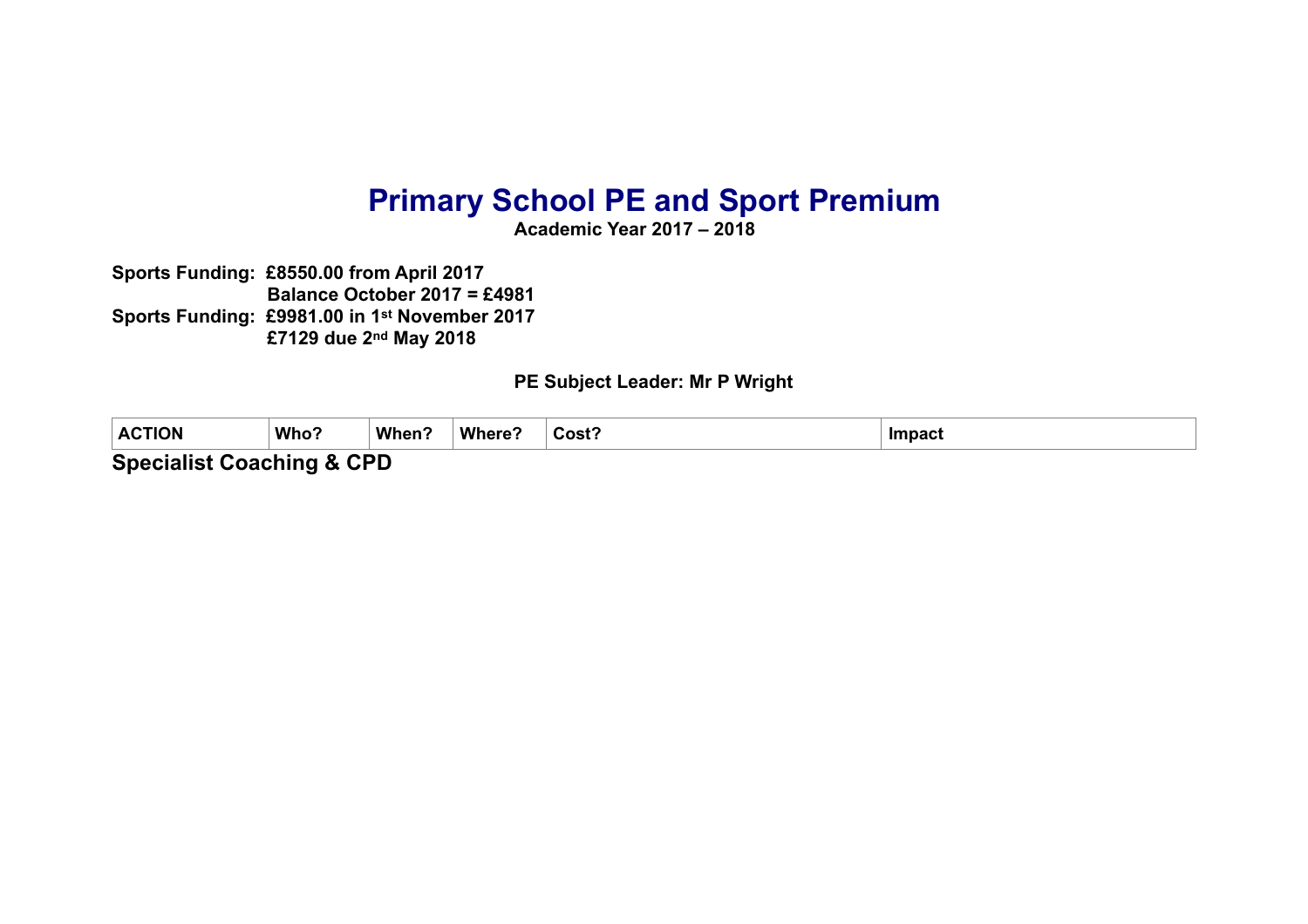| To lead<br>improvements in<br>PE by employing<br>sports coaches /<br>specialists to train<br>and support<br>teaching<br>assistants in their<br>delivery and<br>understanding of<br>delivering High<br><b>Quality PE</b><br>lessons. | <b>Teaching</b><br><b>Assistants</b> | Autumn<br>Term<br>2017<br>Spring &<br>Summer<br><b>Term</b><br>2018 | St. Anne's | £199 | £5700 - Academy of Sports<br>38 weeks of support<br>(3 afternoons per week)<br>KS 1 and KS 2<br>After school clubs<br>28 weeks<br>PE House planning and<br>assessment subscription | <b>Teaching Assistants developed</b><br>confidence in teaching PE, impacting<br>positively on the quality of delivery and<br>learning.           |
|-------------------------------------------------------------------------------------------------------------------------------------------------------------------------------------------------------------------------------------|--------------------------------------|---------------------------------------------------------------------|------------|------|------------------------------------------------------------------------------------------------------------------------------------------------------------------------------------|--------------------------------------------------------------------------------------------------------------------------------------------------|
| <b>Extra-Curricular</b><br><b>Activities / Clubs</b><br>To increase pupil<br>participation in<br>out of school<br>hours activities,<br>through fully<br>subsidised clubs/<br>specialist<br>coaching.<br>(Multi-Sports).             | <b>Reception</b><br>to Year 6.       | Autumn<br>Term<br>2017 to<br>Summer<br>Term<br>2018                 | St.Anne's  |      | ASC Autumn 36 children x £32.50 = £1170<br>ASC Spring 36 children x £26.50 = £936<br>ASC Summer 36 children x £32.50<br>$= £1170$                                                  | Increased numbers participating in out<br>of school hours clubs - pupils become<br>more physically active, develop skills<br>and apply in games. |

## **Competitions and Festivals**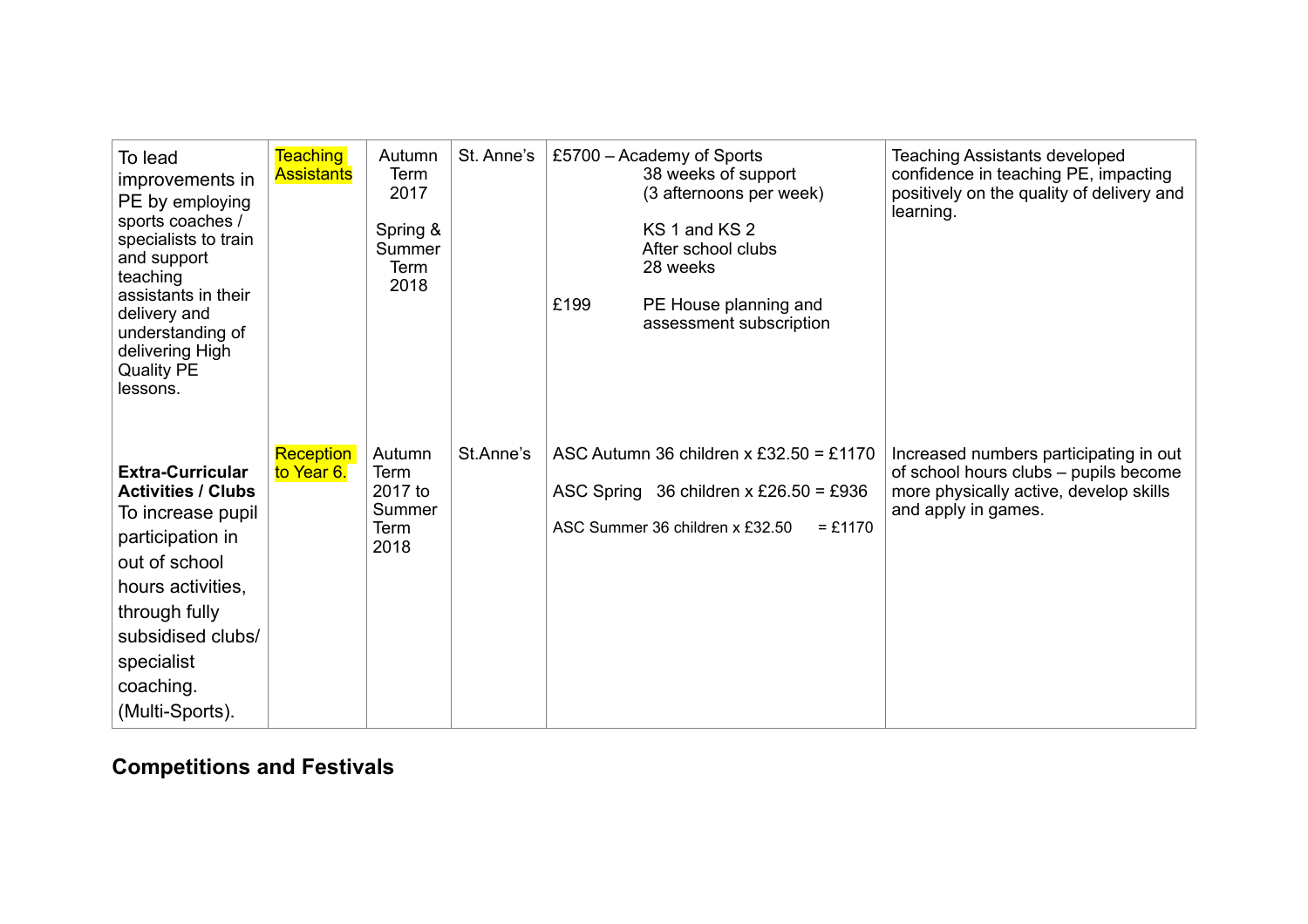| To increase pupil<br>participation in<br>inter-school<br>competitions. | Year 2                | Autumn<br>Term<br>2017.                     | Football<br>Soccer<br>Dome<br>Wigan.           | $£60 - transportation cost.$ | The children compete in a football<br>competition and enjoy communicating,<br>collaborating and competing with each<br>other, and against children from other<br>schools. |
|------------------------------------------------------------------------|-----------------------|---------------------------------------------|------------------------------------------------|------------------------------|---------------------------------------------------------------------------------------------------------------------------------------------------------------------------|
| To increase pupil<br>participation in<br>inter-school<br>competitions. | Year 5 and<br>Year 6. | Autumn<br>Term<br>2016.                     | Dean<br>Trust                                  | £120 - Grayway coaches.      | The children enjoy communicating,<br>collaborating and competing with each<br>other, and against children from other<br>schools.                                          |
| To increase pupil<br>participation in<br>inter-school<br>competitions. | Year 1 to<br>Year 6   | Autumn<br>Term<br>2016 to<br>Summer<br>2018 | Sports<br>venues<br>within<br>Wigan<br>Borough | $£600 - transportation.$     | The children enjoy communicating,<br>collaborating and competing with each<br>other, and against children from other<br>schools.                                          |

## **Extra-Curricular Activities / Clubs**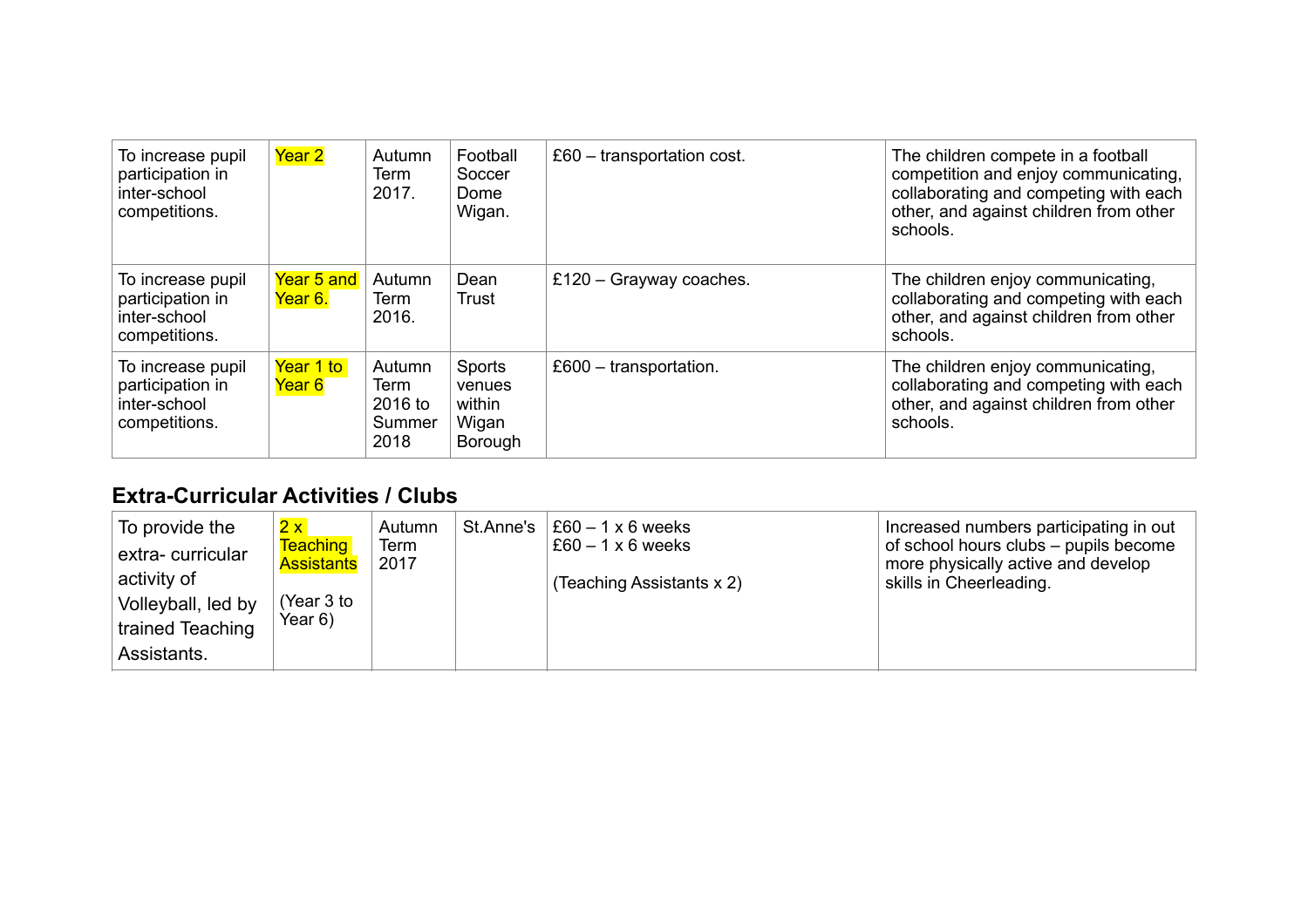| To provide the<br>extra-curricular<br>activity of<br>Handball, led by<br>trained Teaching<br>Assistants.                                                | 2x<br><b>Teaching</b><br><b>Assistants</b><br>(Year 3 to<br>Year 6)       | Spring<br>Term<br>2018              | St.Anne's | $£60 - 1 \times 6$ weeks<br>$£60 - 1 \times 6$ weeks<br>(Teaching Assistants x 2) | Increased numbers participating in out<br>of school hours clubs - pupils become<br>more physically active and develop<br>skills in Tag-Rugby. |
|---------------------------------------------------------------------------------------------------------------------------------------------------------|---------------------------------------------------------------------------|-------------------------------------|-----------|-----------------------------------------------------------------------------------|-----------------------------------------------------------------------------------------------------------------------------------------------|
| To encourage<br>physical activity<br>on the<br>playground at<br>lunchtimes so<br>that pupils<br>develop a<br>healthier and<br>more active<br>lifestyle. | 2x<br><b>Teaching</b><br><b>Assistants</b><br>(Reception<br>to Year $6$ ) | Autumn<br>2017 to<br>Summer<br>2018 | St Anne's | 1 Teaching Assistant<br>195 hours at £10 per hour = £1950                         | Increased numbers participating in<br>physical activity during lunchtime.<br>Children develop a healthier and more<br>active lifestyle.       |

**The profile of PE and Sport being raised across the school as a tool for whole school improvement**